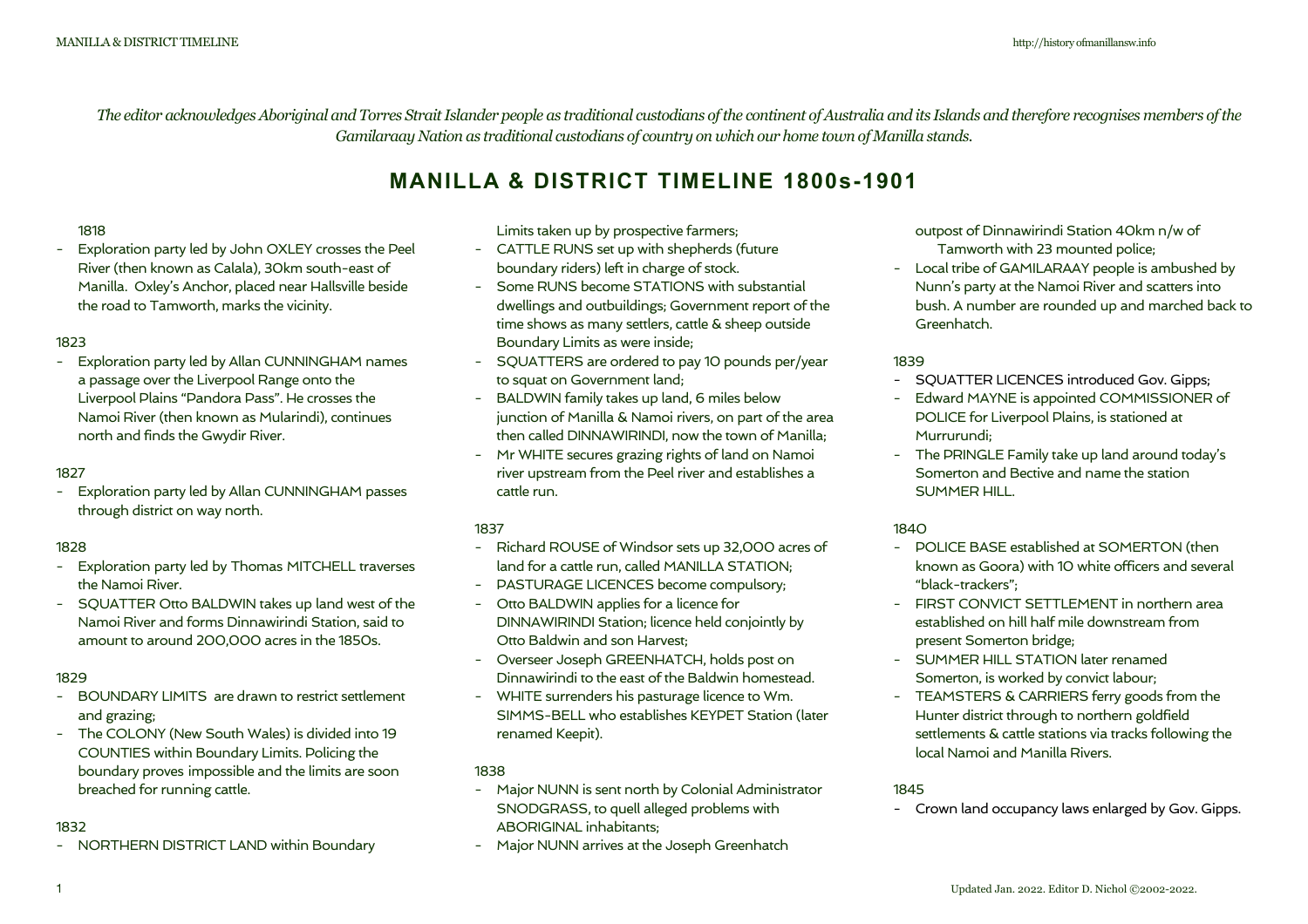## 1851

- TEAMSTERS' CAMPSITES regularly set up along the southern bank of the Namoi due to high river level; halts carriers passing north from Maitland;
- George VENESS, former English printer working in Barraba for storekeeper W. McKid, selects land at the junction of the Manilla & Namoi Rivers.

## 1853

- John RIDEOUT builds a boarding house on the north side of the Namoi R., between Rowan and Manilla Sts. Sold to Davis, later acquired by Connor;
- George VENESS arrives with wife Sarah and son John, to set up home & business at Junction; Establishes a garden, orchard and fenced cow-yard on ground now bounded by Manilla, Strafford and Arthur Streets;

## 1854

- FIRST GENERAL STORE & INN established by George Veness above the known track on the eastern bank of the Namoi River at its junction with the Manilla River. Veness leads the way to town settlement, acts as first Postmaster.

## 1856

- FIRST POST OFFICE established in Veness' store Market Street. Town receives official name of MANILLA, nominated by acting Post-master George Veness; mail delivered on horseback until c. 1874.
- 3 VENESS brothers, Charles, Stephen and Daniel arrive to take up positions and further community development in Manilla and other districts. Daniel remains in Manilla.

## 1857

- First PUBLIC OFFICER & POUND-KEEPER Daniel VENESS. Holds position for 40 years;
- 1st POUND set up above eastern bank Namoi river.
- NEWCASTLE MAITLAND Railway line completed;

- RAIL line from MAITLAND - TAMWORTH is begun.

## 1859

- Thomas CONNER takes over Ridout's Accommodation house until 1865, when bought by Robert Davies;
- JOHN GILL extends his Maitland Tamworth Mail Coach Run through to Warialda

## 1860

- NSW EXECUTIVE COUNCIL instructs Lands Office Tamworth and Gvt. Surveyor Charles FLIDE to lay out the town of Manilla.;
- The "AUSTRALIAN ARMS" Inn is built by Thomas CONNOR at North Manilla, northern side of Namoi river to the west of iron bridge.

## 1861

- "AUSTRALIAN ARMS" Inn is advertised for sale without outcome;
- HOTEL established at TARPOLY by Mrs HAYDON;
- First SALE of town lands at NORTH MANILLA; ArthurDewhurst conducts initial survey of town of Manilla

## 1862

- MARKET GARDEN & ORCHARD established by George HARRINGTON on ground bordered by Court, Manilla and Rowan Streets until 1890;

## 1863

- POLICE DEPOT established eastern side of the first road from Tamworth north of Greenhatch Creek, (Rushes Creek Road), a slab building with bark roof, horse yards and resting paddocks. In operation to 1875;
- ROAD from TAMWORTH surveyed by Arthur DEWHURST - Tamworth to MOORE Creek, then to Deadhorse Gully, near Norris' Inn south of Manilla settlement;
- DEWHURST moves on to survey the town of

## NARRABRI;

- Detailed SURVEY of NAMOI River - Narrabri to Manilla , conducted by Arthur DEWHURST;

## 1864

- SURVEY of MANILLA TOWN carried out by Arthur DEWHURST, naming streets after his family, his chain-man, his home town and himself;
- Surveyor DEWHURST selects land at Halls Creek;
- MAJOR FLOOD sweeps away Veness' store at the junction:
- FITZGERALD's house on the west bank of the Manilla River above the Junction, is swept away, drowning four;
- Indigenous families vacate the junction area in advance of the flood;
- 1st DINNAWIRINDI Station homestead washed away;
- The AUSTRALIAN ARMS Inn at north Manilla inundated by floodwaters;
- 2 bodies found 300m downstream are buried above the eastern bank of the Namoi by Dewhurst, Veness and others;
- TOWN POUND relocated to land s/w corner Court & Arthur Streets, later site of 2nd Public School.
- George VENESS builds second store on sth-east corner Market and Namoi Streets

## 1865

- The AUSTRALIAN ARMS Inn is advertised for sale in Maitland Mercury. No sale.
- White population of Manilla numbers 50

## 1867

- DAVID BEYNON is first to select land on the Manilla River;
- DURHAM COURT renamed from Dinnawirindi. Homestead built for Otto Baldwin on northern side of Namoi replaces house lost in 1864 flood;
- WILLIAM HILL purchases the AUSTRALIAN ARMS Inn;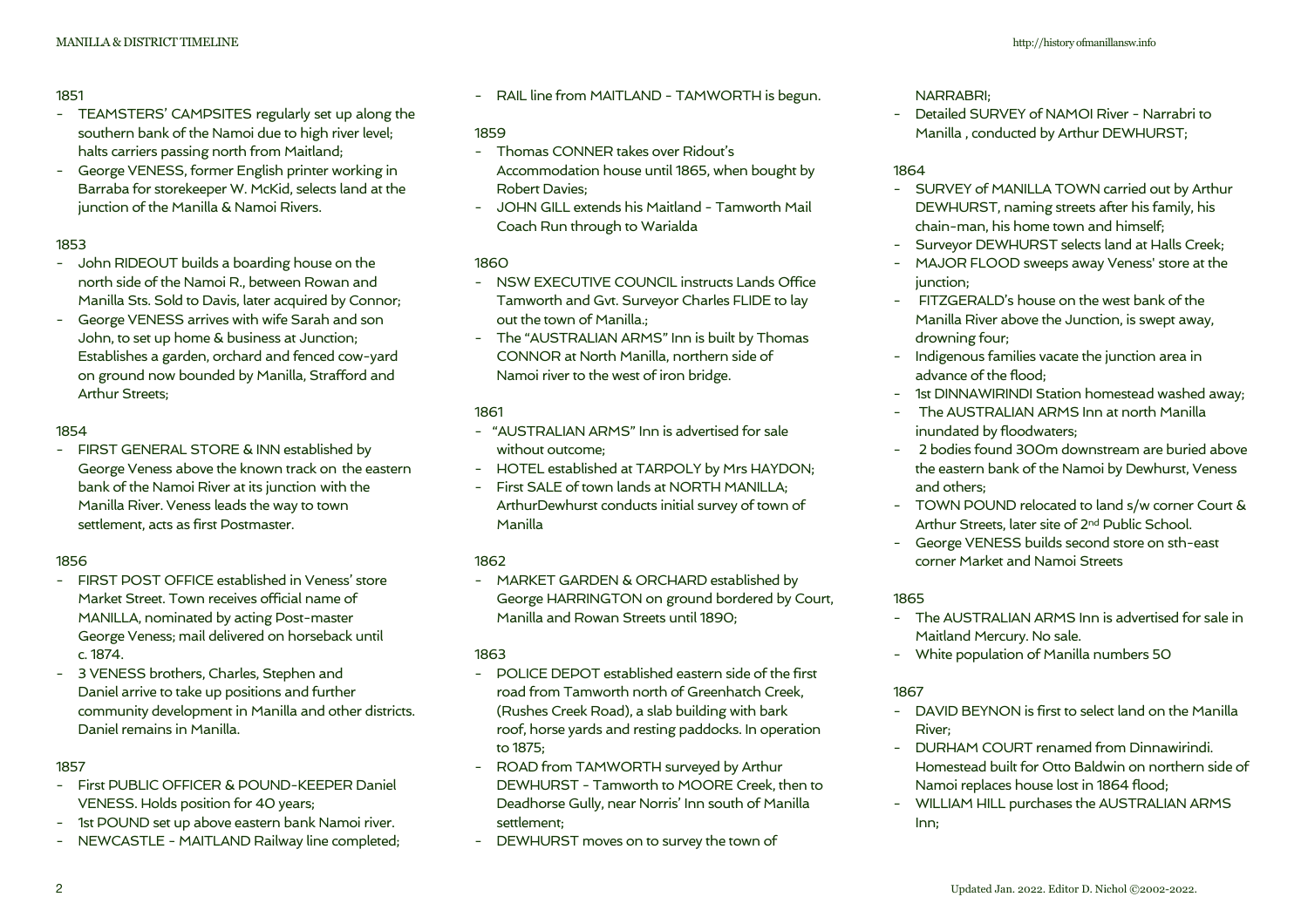#### 1868

- THOMAS BOWMAN, teamster, selects 1,280 acres at Upper Manilla;
- TARPOLY MAIL COACH STABLES established on Barraba Rd Upper Manilla;
- R. COULTON, John BYRNES, Edward HILL & W. ILIFFE, settlers, select land at Manilla for cultivation.

## 1869

- D.A. Beynon, John Donnelly, Edmund Annis-Brown, J W. Short, Donald McDonald, and John Wheeler also selected land within ten miles (16km) of Manilla, between 1868 and 1872;
- Wm. HILL buys Robert DAVIES' Nth Manilla Accommodation house.

## 1870

- JOHN & GEORGE NIXON, teamsters, select land in UPPER MANILLA Valley;
- "OAKHAMPTON" established by John NIXON
- "The PINES" established by George NIXON;
- Teamster JOHN COOTE Snr., becomes fourth to select in UPPER MANILLA Valley;
- First Government SUB-DIVISION Sale of Manilla town lands (southern side).

## c.1870s

- JUNCTION HOTEL. Single story timber building, s/w cnr. Manilla & Strafford sts. builder, Coulton. Research shows a public meeting took place at "The Junction Hotel" in c.1875 to discuss the need for a rail service. [Green2004.]

## 1873

- Government Tenders posted for CONVEYANCE of MAILS between Tamworth and towns northwest;
- Surveyor GEORGE DOWE selects land at Milliwindi, Keepit area.
- John FITZGERALD establishes "HUNTSGROVE" in Keepit district;
- Thomas BOWMAN selects 1,280 acres on Namoi

River and calls it "NORTH CUERINDI";

- John WHEELER selects land at Long Flat, North Manilla. Becomes one of district's first wheat growers;
- PRIVATE SCHOOL established corner Rowan & Strafford Sts..

## 1874

- JOHN GILL's MAIL COACH run from Tamworth through Manilla to Warialda taken up by renowned driver GEORGE WILKINSON;
- FIRST WHEAT grown in Manilla district for commercial purposes and sold to mill at Tamworth;
- KEEPIT & UPPER MANILLA SCHOOL buildings constructed for full-time classes;
- BELL family sells "KEEPIT" to the Blaxland Family. Renamed "KEEPIT";
- GEORGE COULTON establishes "ARLINGTON" on Manilla Road Sth;
- UPPER MANILLA SCHOOL building constructed;
- SCHOOL LESSONS conducted in 1st Methodist church, western side Rowan street between Strafford & Market streets;
- DURHAM COURT finds fame as THOROUGHBRED Racehorse and SHORTHORN Cattle Stud.
- Warialda MAIL COACH held up between Barraba and Manilla by 4 armed men.

## 1875

- POLICEMAN'S LODGE with lockup constructed by T.J. Bowen, Court Street between Manilla and Namoi Streets, the first building constructed on large s/w corner block which would later also accommodate Manilla Court House and Police buildings;
- CRICKET matches played on the flat at North Manilla;
- J.T. FLYNN purchases the "AUSTRALIAN ARMS" Inn, North Manilla from William Hill;
- CHARLES NORRIS constructs the timber "CARRIER'S ARMS INN" at KLORI (Norris' Inn) on old Tamworth Road.

## 1876

- First COURT of PETTY SESSIONS held at Manilla;
- M.C. MACKENZIE establishes a store in Market Street at nth-west corner Namoi & Market Streets, diagonally opposite Veness' 2nd Store;
- First Public SCHOOL TEACHER, Mr. MARSHALL appointed;
- 339½ acres of Crown land west of Manilla is purchased for £1 per acre at Auction by Charles BALDWIN of Durham Court.
- "The Tamworth News" is critical of Govt. practice of raising ready money through auction of land rather than making it available to selectors;
- Several acres within the surveyed town boundary at NORTH MANILLA are sold at £8 per acre.

## 1877

- Non-denominational UNION CHURCH is built at corner of Manilla & Barraba Streets North Manilla, by brothers P. & J. Mc Gauley;
- PUBLIC SCHOOL CLASSES established in Union Church building in North Manilla;
- A COURT of ENQUIRY under the Lands Amendment Act of 1876 is held at Veness' Inn;
- £1,450 is allocated to the Roads Dept. to clear and form the road from Dead Horse Gully south of MANILLA to ATTUNGA Hill.

## 1878

- TELEGRAPH LINE completed to Manilla;
- 1st RESIDENT POSTMASTER Edward Done appointed, timber premises eastern side Manilla street;
- UNION CHURCH Trustees appointed.
- Unsuccessful BRIDGED CAUSEWAY constructed below Rowan Street on Namoi River. Dubbed Bennett's Folly after the politician who ordered it.

## 1879

- FIRST BRICK SCHOOL built for 50 pupils with teacher's residence at North Manilla. Operates until c.1898, when foot crossing of the traffic bridge becomes too dangerous. Classes transferred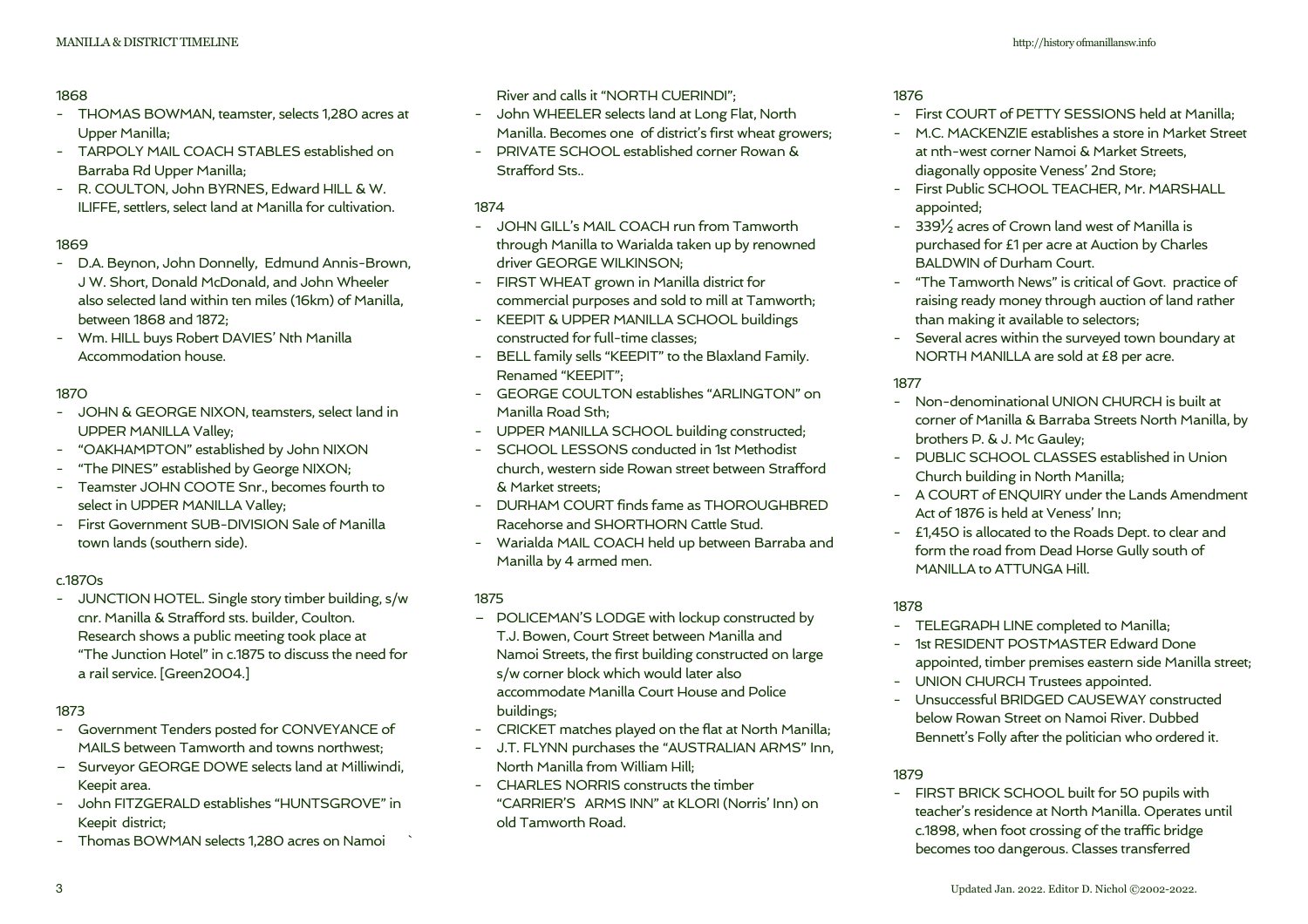to the Mechanics Institute Hall for 2 years, until 

opening of the new school in Court Street 1900.

#### 1880

- SELECTION of LAND around Manilla, Halls Creek, Upper Manilla and Namoi River, changes Manilla from a cattle station area to CLOSER SETTLEMENT of smaller properties;
- WHEAT & WOOL become chief industries;
- Petition for building of HIGH LEVEL BRIDGE over the NAMOI River at Manilla sent to Government;
- MANILLA CRICKET CLUB formed by J.T. Flynn.

## 1881

– MINISTER for PUBLIC WORKS is met by Manilla deputation at Flynn's "Australian Arms" Inn, requesting go-ahead on traffic bridge.

## 1882

- JUNCTION HOTEL licence granted to Stephen Veness s/w corner, Manilla Street. Single storey building constructed by builder Coulton during 1870s;
- SUPPLY TENDER let in England for steelwork required for construction of Manilla traffic bridge.

## 1883

- BUILDING TENDERS called by NSW Government for building of bridge over Namoi River at Manilla;
- CEMETERY GROUND assigned north east of Manilla on Namoi River Road;
- EDUCATION DISTRICT 79 set up by Education Council, comprising the schools of Manilla, Barraba, Tarpoly, Upper Manilla, Keepit & Milliwindi.
- UPPER MANILLA School building replaced.

## 1884

- BRIDGE FOUNDATIONS site pegged out by Government Surveyor LAWRENSON;
- G.H. ROYCE & Co. begins construction of iron bridge across Namoi River - designer John MACDONALD;

- ROYCE'S HOUSE constructed in Manilla Street. Likely builder T.J. Bowen, who came to assist Royce.

## 1885

- TOWN of MANILLA proclaimed;
- PASTURAGE HOLDINGS established by Government;
- LAND AMENDMENT ACT makes land selection easier and results in influx of free selection in Manilla District;
- LARGE LEASES coming up for renewal create a rush for selection;
- UPPER MANILLA POSTAL Service and Store established, Mary-Ann NIXON Post-mistress;
- Timber SCHOOL of ARTS opens in Manilla Street.

## 1886

- COURT HOUSE built by T.J. BOWEN, s/w corner Court & Manilla Streets;
- NAMOI RIVER BRIDGE work completed, linking North and South Manilla.

## 1889

- METHODIST Church built by T.J. Bowen in Rowan Street behind School of Arts;
- ROMAN CATHOLIC Church built at Upper Manilla;
- MAJOR DROUGHT turns Namoi and Manilla Rivers to gravel beds;
- POST OFFICE of brick, under construction n/w cnr. Manilla & Strafford Streets, Thomas Bowen builder;
- First SUBDIVISION of Durham Court Station;
- TAMWORTH to MANILLA RAILWAY LEAGUE is formed at a meeting at the Caledonian Hotel, Tamworth.

## 1890

- COMMERCIAL BANKING Co. of Sydney opens next door to Royce's House Manilla (south side);
- POST OFFICE opens nth-west cnr Manilla & Strafford streets. T.J. Bowen builder.

#### 1891

– ROYAL HOTEL single story constructed for M.C.Mackenzie by T.J.Bowen cnr Stafford & Manilla Streets. Oliphant 1st Licencee. 2nd storey added 1900s.

#### 1892

- MANILLA RACING CLUB races held at Durham Court RACE TRACK until 1922.

## 1893

- RAILWAY SURVEY, Tamworth to Manilla;
- KEEPIT STATION taken over by Dalgety & Co. comprises 33,000 acres, runs 15,000 sheep & 1,000 head cattle.
- CHURCH of ENGLAND Church built by Bowen and opened at sth-west corner Strafford & Namoi Streets on land donated by William Hill.

## 1894

- CATHOLIC CHURCH built by T. J. Bowen and opened at south-east corner Court and Rowan Streets facing west;
- HARRINGTON'S GARDEN and ORCHARD ceases operation.

## 1895

- MANILLA PROGRESS ASSOCIATION formed;
- JOHN COOTE Jnr. establishes imported DEVON Cattle & LINCOLN Sheep Stud.

## 1896

- KEEPIT Site PROPOSAL for an irrigation scheme on the Namoi River put forward after first search for a possible site;

#### 1898

- Public demands RELOCATION of PUBLIC SCHOOL CLASSES to Mechanics Institute Hall due to danger to children walking across traffic bridge. Classes held there for 2 years.